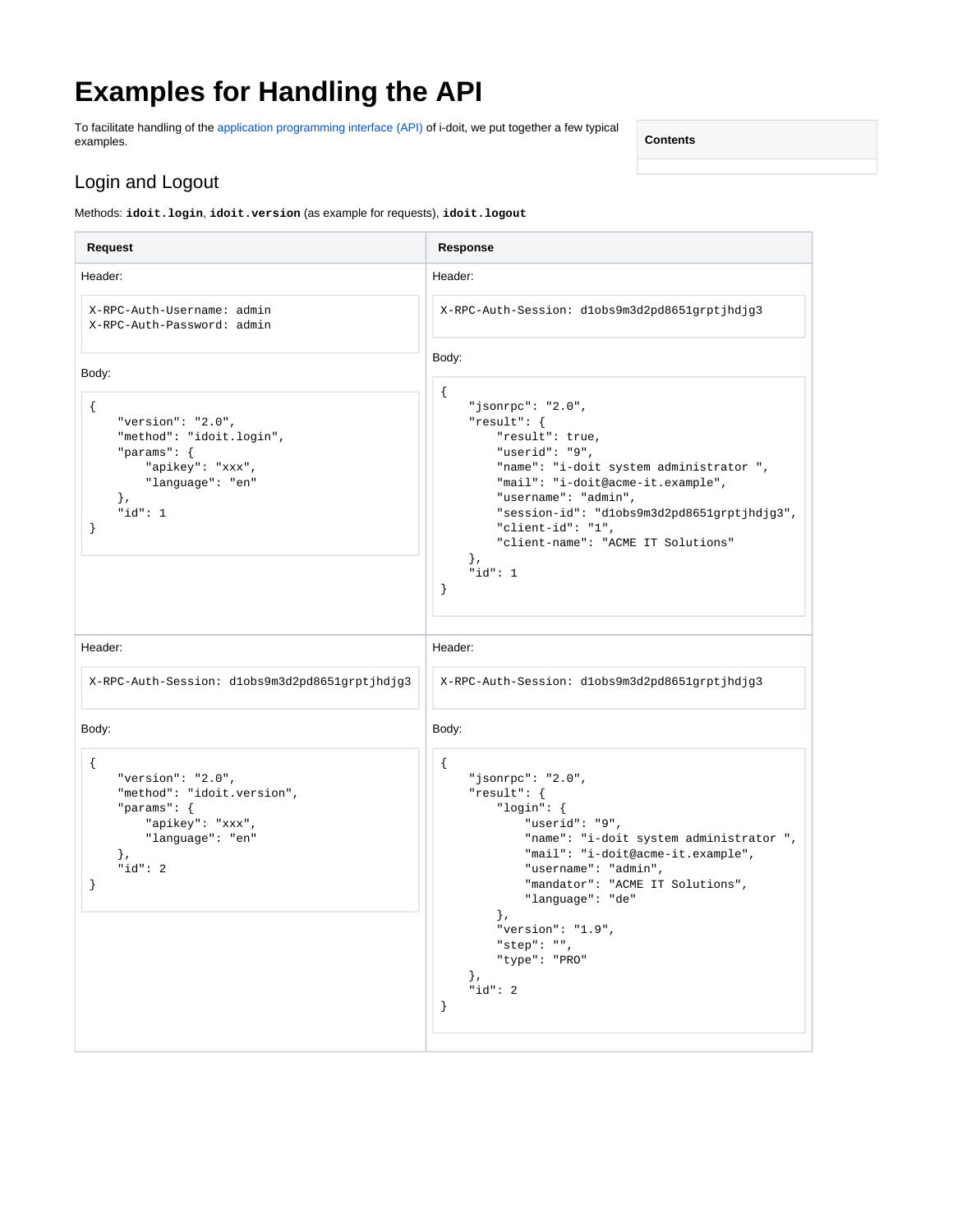| Header:                                                                                                                                        | Header:                                                                                                        |
|------------------------------------------------------------------------------------------------------------------------------------------------|----------------------------------------------------------------------------------------------------------------|
| X-RPC-Auth-Session: dlobs9m3d2pd8651grptjhdjg3                                                                                                 | X-RPC-Auth-Session: dlobs9m3d2pd8651grptjhdjg3                                                                 |
| Body:<br>"version": " $2.0$ ",<br>"method": "idoit.logout",<br>"params": $\{$<br>"apikey": "xxx",<br>"language": "en"<br>$\}$ ,<br>" $id$ ": 3 | Body:<br>"jsonrpc": "2.0",<br>"result": {<br>"message": "Logout successfull",<br>"result": true<br>" $id$ ": 3 |

### Creating a New Object

Method: **cmdb.object.create**

| Request                                                                                                                                                                                                               | Response                                                                                                                                    |
|-----------------------------------------------------------------------------------------------------------------------------------------------------------------------------------------------------------------------|---------------------------------------------------------------------------------------------------------------------------------------------|
| Body:<br>"version": " $2.0$ ",<br>"method": "cmdb.object.create",<br>"params": $\{$<br>"type": "C__OBJTYPE__SERVER",<br>"title": "My little server",<br>"apikey": "xxx",<br>"language": "en"<br>$\}$ ,<br>" $id$ ": 1 | Body:<br>"jsonrpc": "2.0",<br>"result": {<br>"id": "42",<br>"message": "Object was successfully created",<br>"success": true<br>" $id$ ": 1 |

## Reading out General Information about an Object

Method: **cmdb.object.read**

**Request Response**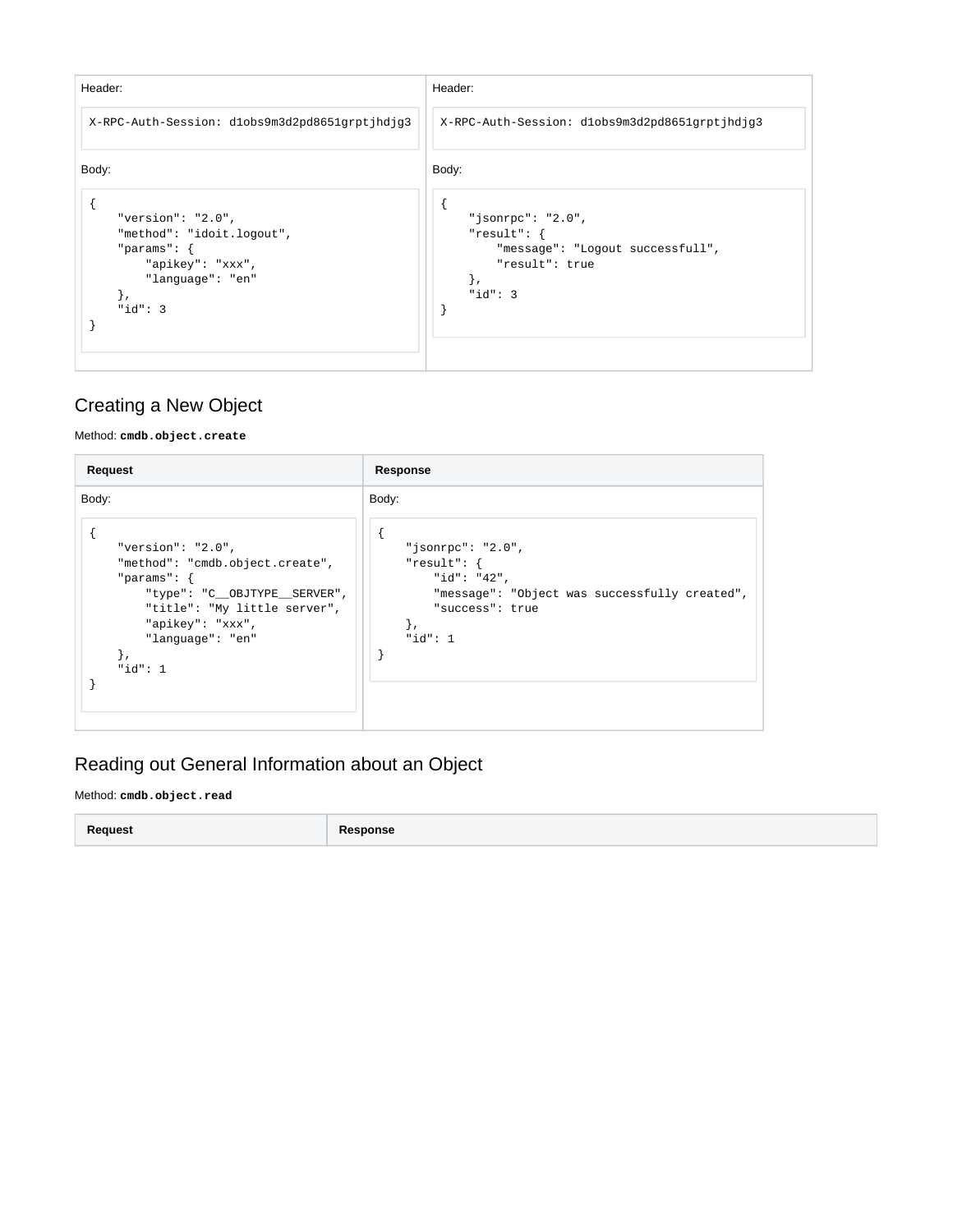

#### Update of an Object

Method: **cmdb.object.update**

| Request                                                                                                                                                                                  | Response                                                                                                                                    |
|------------------------------------------------------------------------------------------------------------------------------------------------------------------------------------------|---------------------------------------------------------------------------------------------------------------------------------------------|
| Body:<br>"version": " $2.0$ ",<br>"method": "cmdb.object.update",<br>"params": $\{$<br>" $id$ ": 1000,<br>"title": "esxil",<br>"apikey": "xxx",<br>"language": "en"<br>},<br>" $id$ ": 1 | Body:<br>"jsonrpc": "2.0",<br>"result": $\{$<br>"message": "Object title was successfully updated",<br>"success": true<br>ì,<br>" $id$ ": 1 |

#### Archiving an Object/ Mark it as Deleted/ Purge

Method: **cmdb.object.delete**

**Request Response**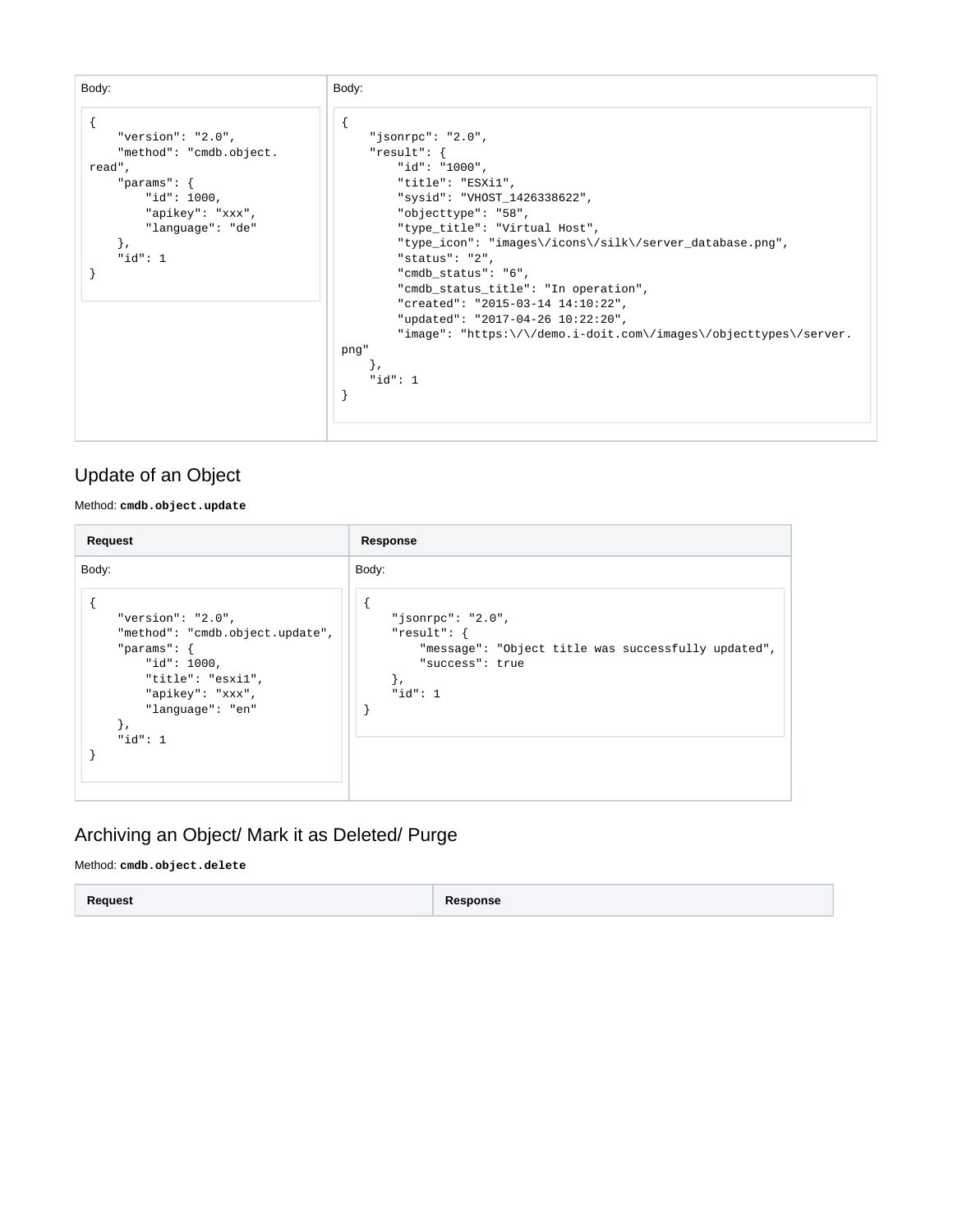Body: { "version": "2.0", "method": "cmdb.object.delete", "params": { "id": 3240, "status": "C\_\_RECORD\_STATUS\_\_ARCHIVED", "apikey": "xxx", "language": "en" }, "id": 1 } Body: { "jsonrpc": "2.0", "result": { "message": "Object(s) successfully archived", "success": true }, "id": 1 } Body: { "version": "2.0", "method": "cmdb.object.delete", "params": { "id": 3240, "status": "C\_\_RECORD\_STATUS\_\_DELETED", "apikey": "xxx", "language": "en" }, "id": 1 } Body: { "jsonrpc": "2.0", "result": { "message": "Object(s) successfully deleted", "success": true }, .<br>"id": 1 } Body: { "version": "2.0", "method": "cmdb.object.delete", "params": { "id": 3240, "status": "C\_\_RECORD\_STATUS\_\_PURGE", "apikey": "xxx", "language": "en" }, "id": 1 } Body: { "jsonrpc": "2.0", "result": { "message": "Object(s) successfully purged", "success": true }, "id": 1 }

#### Upload or Download of a Picture

Methods: **cmdb.category.create**, **cmdb.category.read**

Category: **Pictures**

Before uploading, you have to encode the file of the picture in BASE64. Also for downloading the picture has to be encoded in BASE64. For the sake of brevity, the strings encoded in BASE64 are replaced by wildcards in the examples.

**Request Response**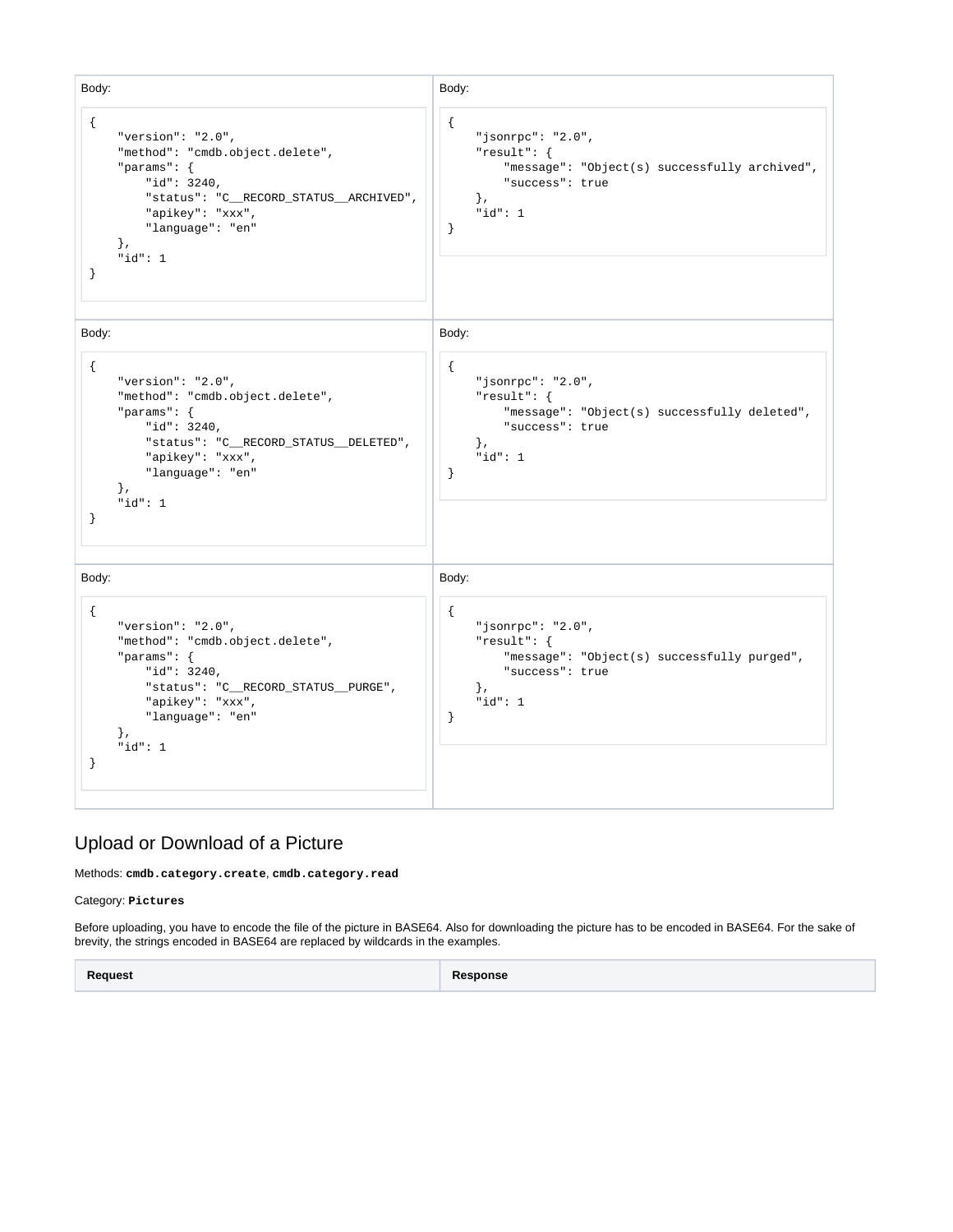

#### Upload a File and Assign It to an Object

Methods: **cmdb.object.create** and **cmdb.category.create**

Categories: **Files File versions** and **Files**

We want to upload the existing file test.txt to i-doit and assign it to a new server object. In i-doit files are objects, too. Before uploading the file its content have to be **BASE64** encoded, see attribute **file\_content** in the 3rd request. As you can see the server object gets the ID **1000** and the file object the ID **1001**.

| <b>Step</b>          | Request                                                                                                                                                                                                                         | Response                                                                                                                                                     |
|----------------------|---------------------------------------------------------------------------------------------------------------------------------------------------------------------------------------------------------------------------------|--------------------------------------------------------------------------------------------------------------------------------------------------------------|
| Create server object | Body:<br>"version": " $2.0$ ",<br>"method": "cmdb.object.create",<br>"params": $\{$<br>"type":<br>"C__OBJTYPE__SERVER",<br>"title": "My little server",<br>"apikey": "xxx",<br>"language": "en"<br>$\mathcal{L}$<br>" $id$ ": 1 | Body:<br>"jsonrpc": "2.0",<br>"result": $\{$<br>"id": 1000,<br>"message": "Object was<br>successfully created",<br>"success": true<br>$\cdot$<br>" $id$ ": 1 |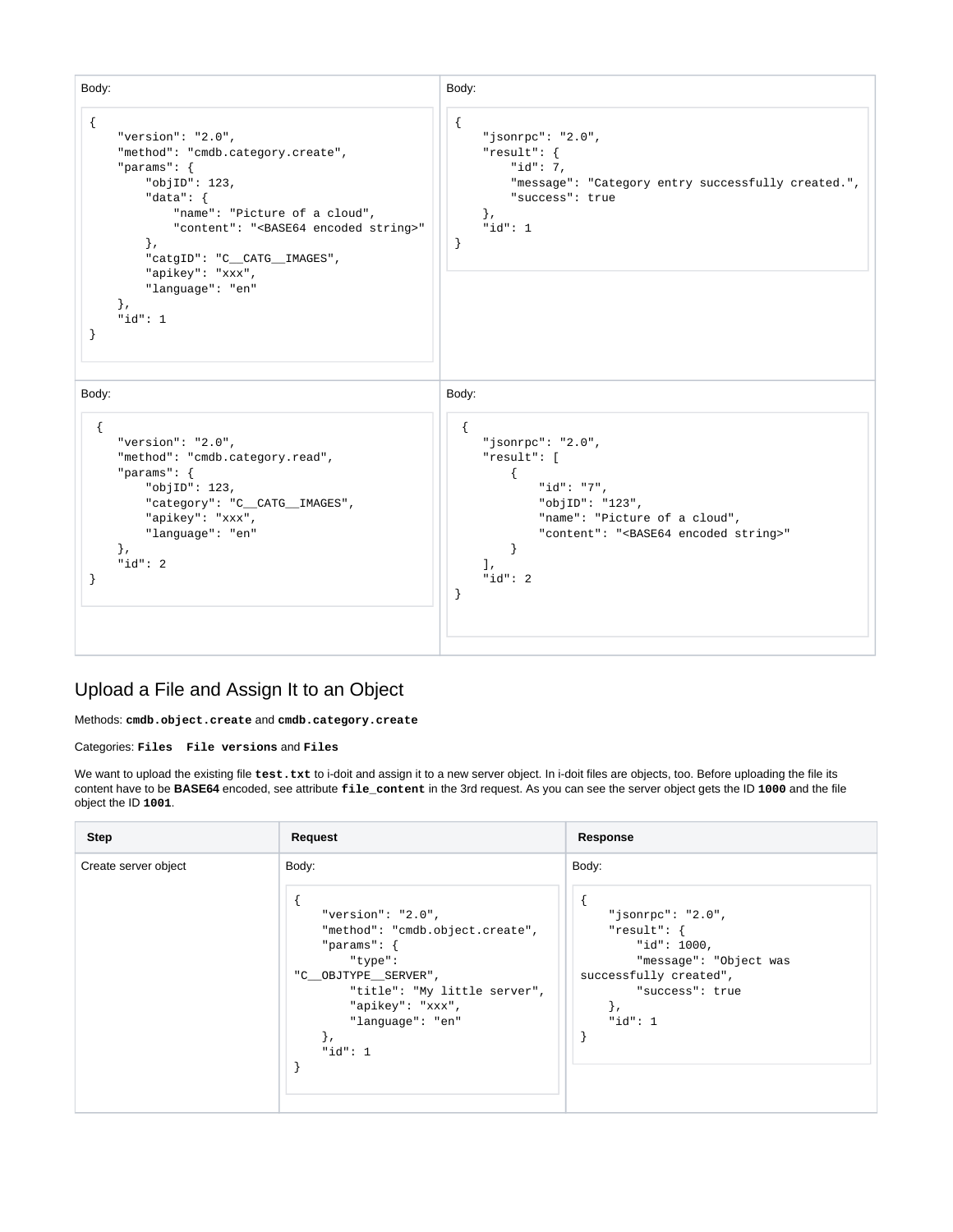| Create file object                                              | Body:                                                                                                                                                                                                                                                                                                                                                                                                                    | Body:                                                                                                                                                                                         |
|-----------------------------------------------------------------|--------------------------------------------------------------------------------------------------------------------------------------------------------------------------------------------------------------------------------------------------------------------------------------------------------------------------------------------------------------------------------------------------------------------------|-----------------------------------------------------------------------------------------------------------------------------------------------------------------------------------------------|
|                                                                 | $\mathcal{L}$<br>"version": " $2.0$ ",<br>"method": "cmdb.object.create",<br>"params": $\{$<br>"type": "C_OBJTYPE_FILE",<br>"title": "Just a test",<br>"apikey": "xxx",<br>"language": "en"<br>$\}$ ,<br>" $id$ ": 2<br>$\cdot$                                                                                                                                                                                          | $\mathcal{L}$<br>"jsonrpc": "2.0",<br>"result": $\{$<br>"id": 1001,<br>"message": "Object was<br>successfully created",<br>"success": true<br>$\}$ ,<br>" $id$ ": 2<br>$\}$                   |
| Upload file by category Files<br>File versions                  | Body:                                                                                                                                                                                                                                                                                                                                                                                                                    | Body:                                                                                                                                                                                         |
|                                                                 | $\mathcal{L}$<br>"version": " $2.0$ ",<br>"method": "cmdb.category.<br>create",<br>"params": $\{$<br>"objID": 1001,<br>"data": $\{$<br>"file_content":<br>"dGVzdAo=",<br>"file_physical": "test.<br>txt",<br>"file_title": "Just a<br>test",<br>"version_description":<br>"Just a test"<br>$\}$ ,<br>"category":<br>"C_CMDB_SUBCAT_FILE_VERSIONS",<br>"apikey": "xxx",<br>"language": "en"<br>$\}$ ,<br>" $id$ ": 3<br>} | $\mathcal{L}$<br>" $jsonrpc$ ": "2.0",<br>" $result":$ }<br>"id": "69",<br>"message": "Category entry<br>successfully created.",<br>"success": true<br>$\}$ ,<br>" $id$ ": 3<br>$\mathcal{F}$ |
| Assign file object to server object by<br>category <b>Files</b> | Body:                                                                                                                                                                                                                                                                                                                                                                                                                    | Body:                                                                                                                                                                                         |
|                                                                 | ₹.<br>"version": " $2.0$ ",<br>"method": "cmdb.category.<br>create",<br>"params": $\{$<br>"objID": 1000,<br>"data": $\{$<br>"file": 1001<br>$\}$ ,<br>"category": "C_CATG_FILE",<br>"apikey": "xxx",<br>"language": "en"<br>$\}$ ,<br>" $id$ ": 4<br>· }                                                                                                                                                                 | $\mathfrak{t}$<br>"jsonrpc": "2.0",<br>"result": {<br>"id": "69",<br>"message": "Category entry<br>successfully created.",<br>"success": true<br>$\}$ ,<br>"id": $4$<br>$\mathcal{F}$         |

### Installation of Software on Hardware

Method: **cmdb.category.create**

Category: **Software allocation**